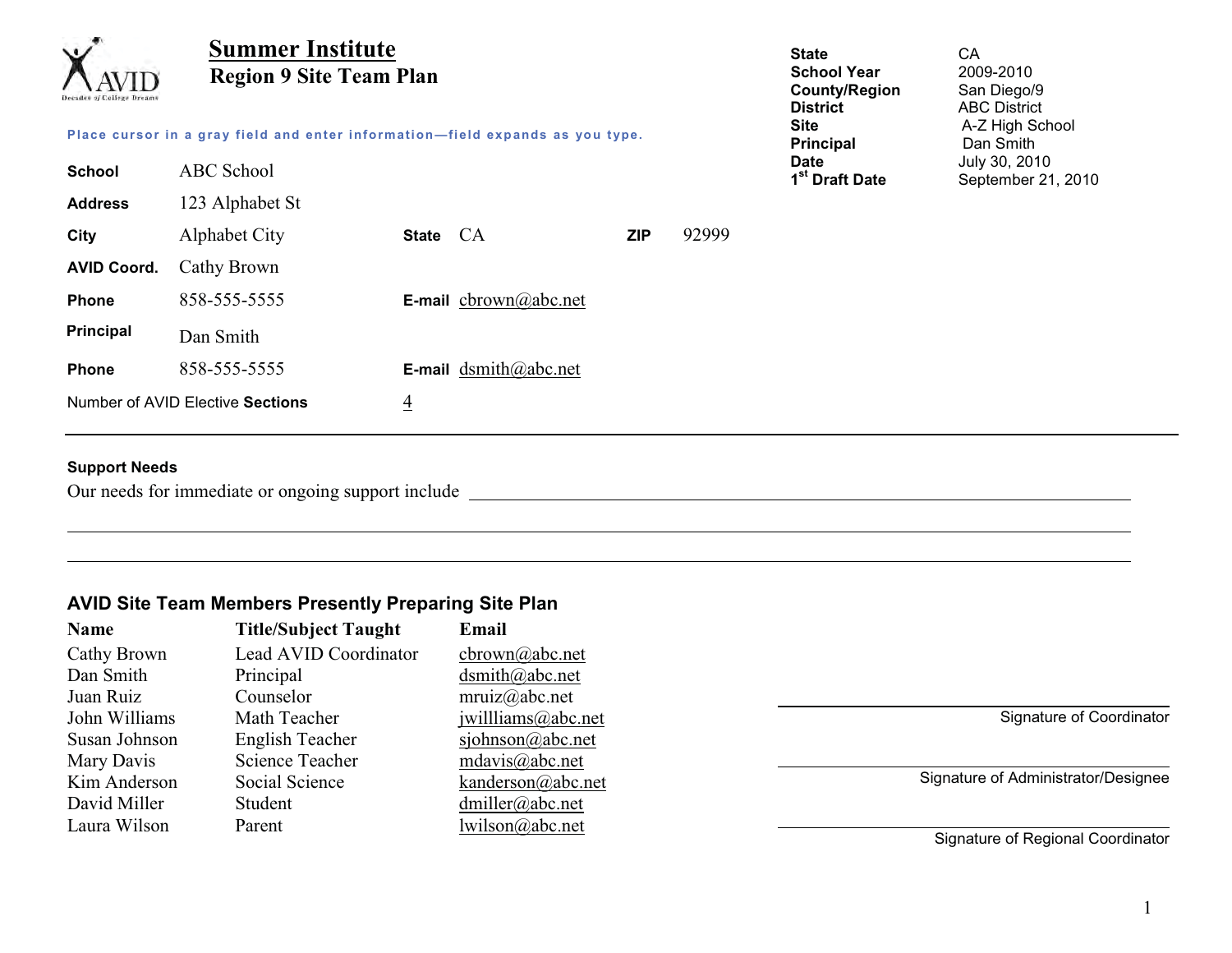### **AVID Region 9 Site Team Plan**

**Essential #** 8Indicator  $\sharp$  3 [For experienced sites, is this recommended from your previous years CSS? X YES  $\Box$  NO]

| <b>Current AVID CSS Level of Use</b> $\quad$ X Not AVID (Level 0) $\quad$ Meets Certification (Level 1) |  |  | $\Box$ Routine Use (Level 2) | $\Box$ Institutionalization (Level 3) |
|---------------------------------------------------------------------------------------------------------|--|--|------------------------------|---------------------------------------|
|---------------------------------------------------------------------------------------------------------|--|--|------------------------------|---------------------------------------|

**What CSS level would you like to achieve?** X Meets Certification (Level 1) □ Routine Use (Level 2) □ Institutionalization (Level 3)

**Critical Question:** Are a sufficient number of tutors available in AVID elective classes to facilitate student access to rigorous curriculum?

**Objective:** Level 1: The student/tutor ratio in the AVID elective class is no higher than 7:1 to support collaboration and mentoring. Whenever possible, college tutors are hired as AVID tutors.

|                                                                                           | <b>Topics to Address</b>                                                                                                                                                                                          | <b>Responsibilities</b>                                                             | <b>Timeline</b>                                                                                                            | <b>Articulation</b>                                                                                                                                                                                                                                                       | <b>Evaluation</b>                                                                                                                                                                                                                                                                                                                                                                                                                                                                    |
|-------------------------------------------------------------------------------------------|-------------------------------------------------------------------------------------------------------------------------------------------------------------------------------------------------------------------|-------------------------------------------------------------------------------------|----------------------------------------------------------------------------------------------------------------------------|---------------------------------------------------------------------------------------------------------------------------------------------------------------------------------------------------------------------------------------------------------------------------|--------------------------------------------------------------------------------------------------------------------------------------------------------------------------------------------------------------------------------------------------------------------------------------------------------------------------------------------------------------------------------------------------------------------------------------------------------------------------------------|
| <b>Action</b><br><b>Items</b>                                                             | (please answer all<br>questions)<br>1. What expenditures are<br>necessary for us to achieve the<br>action?<br>2. What individuals/committees<br>need to be involved?<br>3. What obstacles might exist<br>we face? | Who will take<br>responsibility to see<br>that this Action Item is<br>accomplished? | When will this<br>Action Item be<br>completed?                                                                             | 1. What is the relationship<br>of the objective to our school<br>and/or district plans and<br>goals?<br>2. How does our objective<br>support vertical alignment<br>elementary - postsecondary?                                                                            | Using the AVID "Certification Evidence<br><b>Document</b> " as a guide, what<br>documentable evidence will we provide<br>to demonstrate our success on this<br>objective?                                                                                                                                                                                                                                                                                                            |
| A. Utilize online job<br>portals at local area<br>universities to hire<br>college tutors. | 1. Site and/or district AVID<br>budget to pay for tutor training<br>and hourly wage for any hired<br>college tutors.<br>2. AVID Coordinator and AVID<br>Administrator<br>3. Lack of available funding             | A. AVID Coordinator<br>and AVID<br>Administrator                                    | A. Begin<br>ongoing process<br>late August.<br>Hiring<br>completed by<br>October.<br>Training<br>completed by<br>December. | 1. Fosters increased<br>academic achievement by<br>providing student support for<br>AVID students to meet a-g<br>requirements.<br>2. Ensures consistency of<br>student experience with<br>AVID 10 step tutorials<br>between middle school &<br>high school AVID Programs. | Class list of student/tutor groups<br>$\Box$<br>reflecting the 7:1 ratio<br>or<br>Classroom observations by Regional<br>$\Box$<br>Coordinator to determine<br>student/tutor ratio<br><sub>or</sub><br><b>AVID Site Data Collection Form</b><br>□<br>verifying number of tutor hours<br>using calculation below:<br>Calculating 7:1 student tutor<br>ratio: # of Students x 2 / 7<br>(Total number of students x 2 hours<br>of tutorials per week / 7 [7:1 student<br>$tutor ratio$ ) |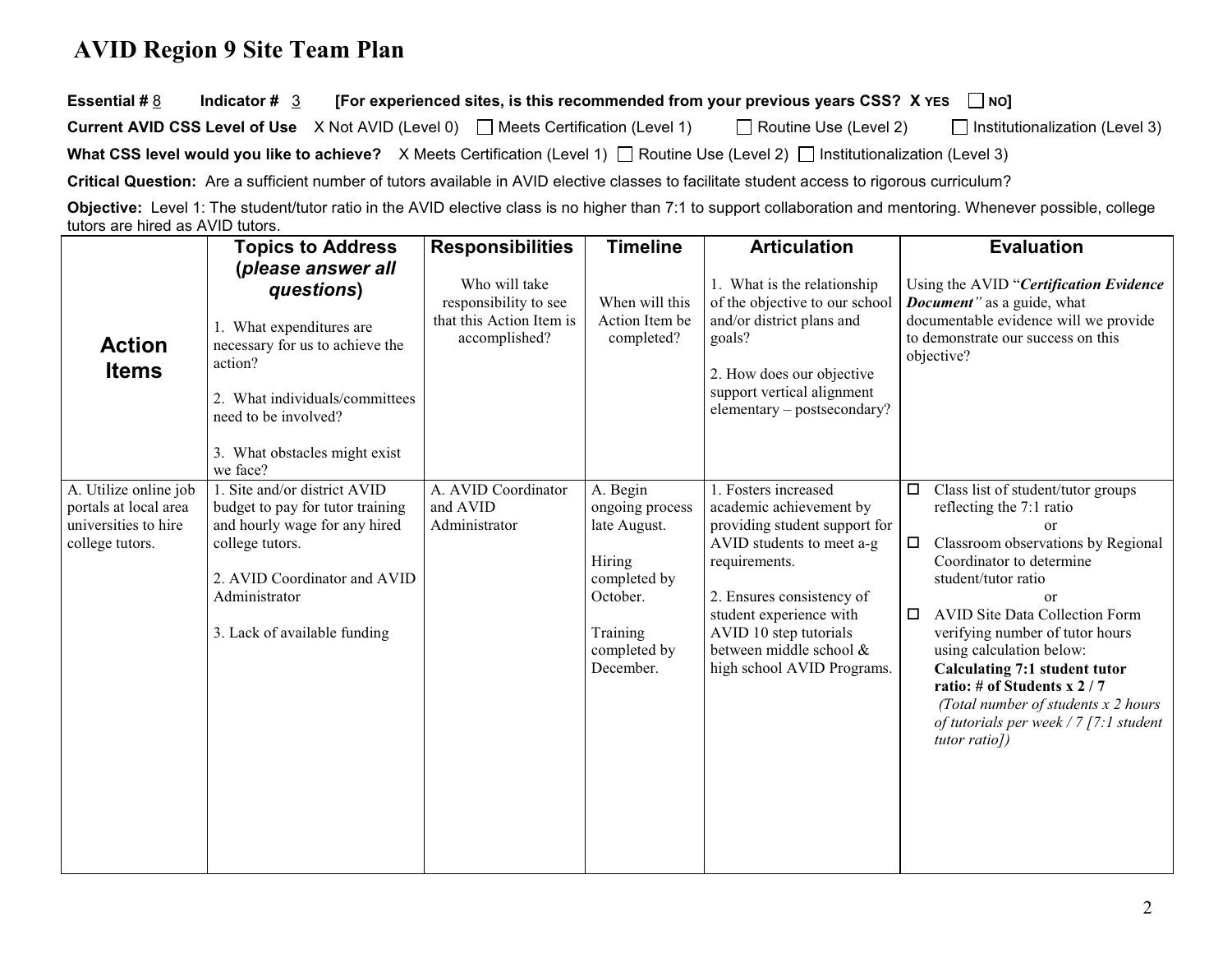## **AVID Region 9 Site Team Plan**

| B. To identify and<br>train potential AVID<br>juniors and seniors to<br>serve as cross-age<br>peer tutors for the<br>Soph. & Frosh.<br>AVID elective<br>classes. | 1. Cross-age peer tutors may<br>earn community service hours.<br>2. AVID Coordinator & AVID<br><b>Elective Teachers</b><br>3. Master schedule                             | <b>B.</b> Selected AVID<br><b>Elective Teacher</b>             | B. Identification<br>completed by<br>September.<br>Training<br>completed by<br>December.                                                          |  |
|------------------------------------------------------------------------------------------------------------------------------------------------------------------|---------------------------------------------------------------------------------------------------------------------------------------------------------------------------|----------------------------------------------------------------|---------------------------------------------------------------------------------------------------------------------------------------------------|--|
| C. To develop a plan<br>to identify and train<br>possible community<br>volunteers as AVID<br>tutors.                                                             | 1. None<br>2. AVID Coordinator, AVID<br>Administrator and AVID Site<br>Team members.<br>3. Finding volunteers who can<br>make a commitment for the<br>entire school year. | C. AVID Coordinator<br>and a selected AVID<br>Site Team member | C. Site Team to<br>develop plan in<br>September.<br>Soliciting<br>volunteers<br>completed by<br>October.<br>Training<br>completed by<br>December. |  |